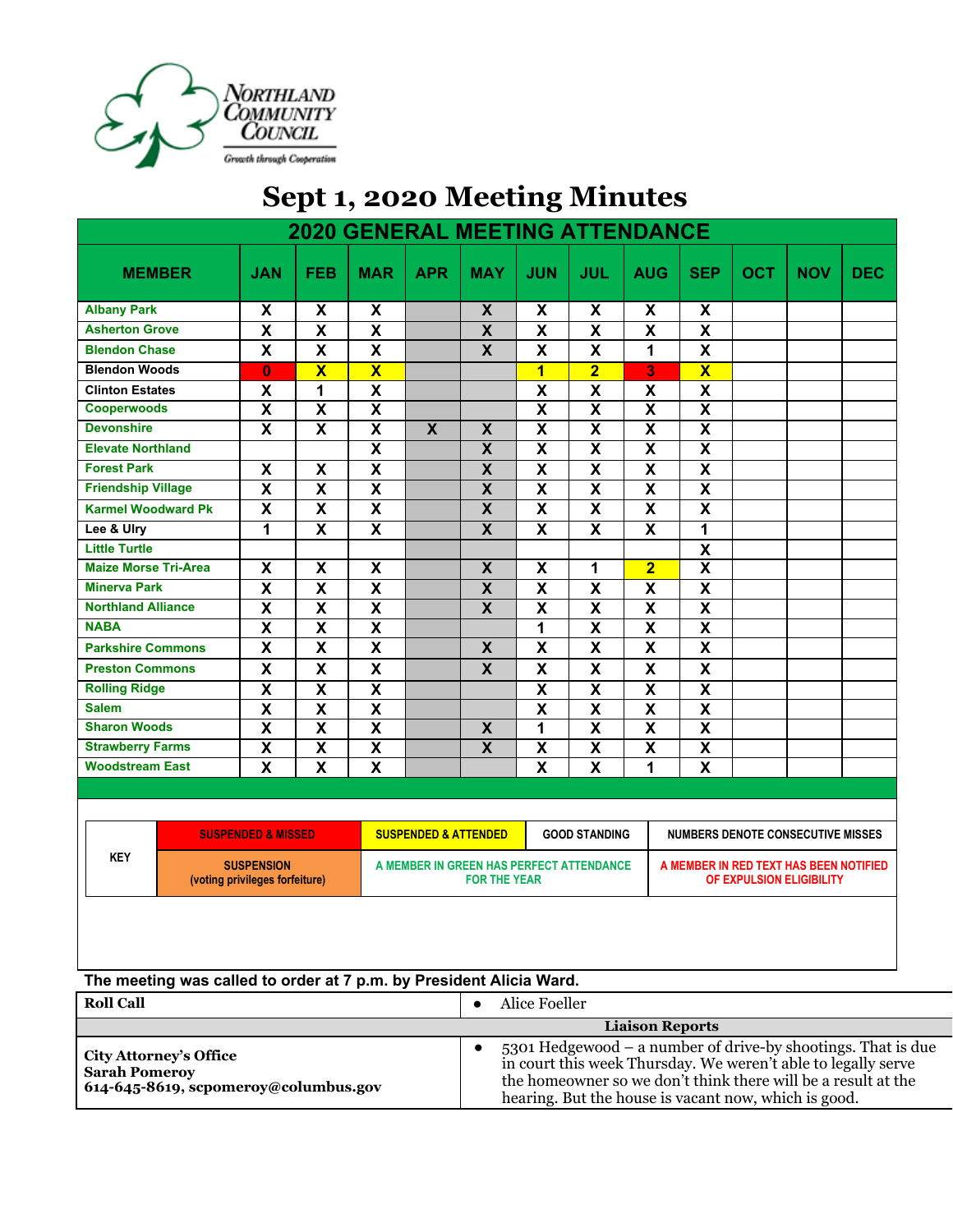|                                                                                                                  | Citywide there is a concern about the uptick in shootings. This<br>house on Hedgewood is the first nuisance abatement case we've                                                                                                                                                                                                                                                                                                                                                                                                                                                                                                                                                                                                                                                                                                                                                                                                                                                                                                                                                                                                                                                                                                                                                                                                                                                                                                                                                                                                                                                                                                                                                                                                                                                                                                                                                                                                                                                                                                                                                                         |
|------------------------------------------------------------------------------------------------------------------|----------------------------------------------------------------------------------------------------------------------------------------------------------------------------------------------------------------------------------------------------------------------------------------------------------------------------------------------------------------------------------------------------------------------------------------------------------------------------------------------------------------------------------------------------------------------------------------------------------------------------------------------------------------------------------------------------------------------------------------------------------------------------------------------------------------------------------------------------------------------------------------------------------------------------------------------------------------------------------------------------------------------------------------------------------------------------------------------------------------------------------------------------------------------------------------------------------------------------------------------------------------------------------------------------------------------------------------------------------------------------------------------------------------------------------------------------------------------------------------------------------------------------------------------------------------------------------------------------------------------------------------------------------------------------------------------------------------------------------------------------------------------------------------------------------------------------------------------------------------------------------------------------------------------------------------------------------------------------------------------------------------------------------------------------------------------------------------------------------|
|                                                                                                                  | brought solely because of violence.                                                                                                                                                                                                                                                                                                                                                                                                                                                                                                                                                                                                                                                                                                                                                                                                                                                                                                                                                                                                                                                                                                                                                                                                                                                                                                                                                                                                                                                                                                                                                                                                                                                                                                                                                                                                                                                                                                                                                                                                                                                                      |
|                                                                                                                  | Investigating hotels again as we move toward the end of the<br>year when we can object to their licenses. Please pass along any<br>complaints about hotels.                                                                                                                                                                                                                                                                                                                                                                                                                                                                                                                                                                                                                                                                                                                                                                                                                                                                                                                                                                                                                                                                                                                                                                                                                                                                                                                                                                                                                                                                                                                                                                                                                                                                                                                                                                                                                                                                                                                                              |
|                                                                                                                  | Hording property near Ponderosa – working to get her back<br>into court. These cases can go on for a long time.                                                                                                                                                                                                                                                                                                                                                                                                                                                                                                                                                                                                                                                                                                                                                                                                                                                                                                                                                                                                                                                                                                                                                                                                                                                                                                                                                                                                                                                                                                                                                                                                                                                                                                                                                                                                                                                                                                                                                                                          |
|                                                                                                                  | Officer Clinger – We had a complaint from a civic association<br>$\bullet$<br>that they had a number of code violations. Civics might want to<br>screen complaints before sending them on to the police or code<br>violations is not the right thing to do. It was an immigrant<br>family who had a nice house with very nice, although<br>non-traditional, landscaping. The complaint had no basis.<br>Ken noted that we live in Northland because its diverse. We                                                                                                                                                                                                                                                                                                                                                                                                                                                                                                                                                                                                                                                                                                                                                                                                                                                                                                                                                                                                                                                                                                                                                                                                                                                                                                                                                                                                                                                                                                                                                                                                                                      |
| <b>Columbus Police</b><br><b>Larry Geiss and Scott Clinger</b>                                                   | should embrace it.<br>Complaint from Alicia about a box truck on Maple Canyon                                                                                                                                                                                                                                                                                                                                                                                                                                                                                                                                                                                                                                                                                                                                                                                                                                                                                                                                                                                                                                                                                                                                                                                                                                                                                                                                                                                                                                                                                                                                                                                                                                                                                                                                                                                                                                                                                                                                                                                                                            |
|                                                                                                                  | selling lawnmowers out of the back.<br>Jill: Complaint of a shooting in Sharon Woods. There was<br>someone shot and killed near the senior center. However there<br>have not been additional homicides that we know of. We don't<br>have any more details about that.                                                                                                                                                                                                                                                                                                                                                                                                                                                                                                                                                                                                                                                                                                                                                                                                                                                                                                                                                                                                                                                                                                                                                                                                                                                                                                                                                                                                                                                                                                                                                                                                                                                                                                                                                                                                                                    |
|                                                                                                                  | Officer Geis - we continue to battle semi trucks and car haulers<br>in various neighborhoods, including Stelzer. Other members<br>gave additional locations of semis and commercial vehicles.                                                                                                                                                                                                                                                                                                                                                                                                                                                                                                                                                                                                                                                                                                                                                                                                                                                                                                                                                                                                                                                                                                                                                                                                                                                                                                                                                                                                                                                                                                                                                                                                                                                                                                                                                                                                                                                                                                            |
| <b>FACT &amp; Consider Biking</b><br>David Roseman<br>djroseman@msn.comHDLZqx7Z%2BiUHFkXJxkg1k%3D&<br>reserved=0 | Trail and park usage is up dramatically. More people need to<br>$\bullet$<br>share the shared use paths. Everyone can be out there. Please<br>be patient and follow the etiquette of the trail. Recently there<br>was a report of a bicyclist who was riding and a child ran out<br>to chase a ball and suffered a skull fracture. There is a<br>recommendation of 15mph, but we encourage cyclists who are<br>training and want to go fast to not use the trail. Announce<br>when you are passing.<br>Big Walnut Trail has been paved thanks to the Magnolia Trace<br>apartments across from Blendon Woods Metro Park. There is<br>a crosswalk now going across Cherrybottom, and it leads no<br>where, but the intention is that Metro Parks will allow<br>bike/ped access to the park from that point.<br>Along old 161 between Old Hamilton and Conifer as part of<br>Ulry Road intersection, they are going to upgrade the<br>intersection and install a sidepath. We want our associations<br>to encourage Columbus to connect all of this by building their<br>part.<br>Maple Canyon – city is doing preliminary planning to put in a<br>sidewalk from 161 to Jewett on one side. What we are<br>advocating for is to make it a 10-foot-wide shared path so we<br>can have bikes and pedestrian safely on one side. Or build a<br>path on one side and a sidewalk on the other. There's no<br>money allocated toward this project, either.<br>The City of Columbus Development Dept. has a transportation<br>survey. MORPC is also looking for volunteers to conduct bike<br>and pedestrian counts. Through Sept. 26. Kind of like the<br>census, they use this to justify where paths are needed and in<br>use. Find locations and sign up here.<br>Hoover Reservoir dam will be closed from tomorrow until<br>2022 during a major rehab of the equipment. The bridge over<br>the dam will be closed randomly during that time. They will be<br>gating off some parking lots in that area. They want cyclists to<br>use Central College, which is 50mph. They have increased<br>signage to help. |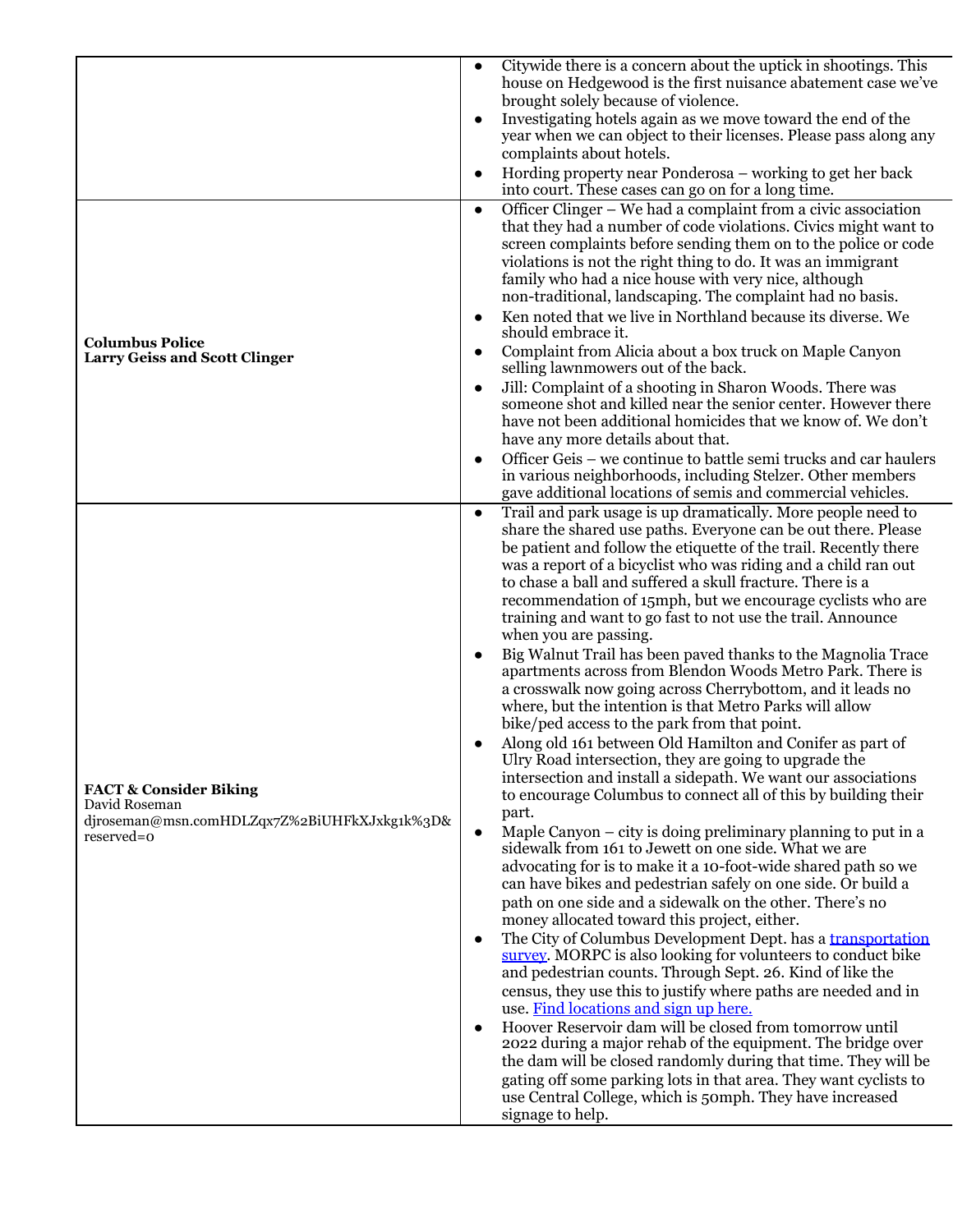| <b>Columbus Public Library Liaison</b><br>Keith Hanson    | Dept of Public Services did an extensive cleanup along Cooper<br>$\bullet$<br>Road of greenery and shrubbery that was encroaching on the<br>roadway/shoulder.<br>Free potted trees available: Green Columbus will have a<br>$\bullet$<br>give away. These are bigger trees – several feet high.<br>Between Seward and Express Drive on Morse they will be<br>putting bike lanes and a shared use path.<br>Hamilton Road, Morse to almost 161 has planned a widening<br>that will include sidewalks/paths.<br>There is a survey out on the extension of the Scioto Trail north<br>$\bullet$<br>of $5^{\text{th}}$ Avenue to connect it.<br>At the beginning of 2022, Central College will be widened east<br>of Ulry and connecting to the trails on the east side of Ulry.<br>We are continuing to offer curbside pickup for you to<br>$\bullet$<br>pickup books or do free copying, printing and faxing<br>for small quantities. We have a capacity of 25 at a time<br>in the branch to use computers.<br>At most branches, we will be your personal shopper,<br>but at a few branches we are trying out letting people<br>go into the stacks and choose their own books.<br>We started our homework help center this week.<br>Mon-Thurs 3:30-6:30 and 3:30-5:30 on Friday.<br>Columbus City Schools comes back next week. We can<br>only have six students at a time, compared to 60 or 70<br>last year.<br>We have job help services at Karl, one of the few<br>branches offering personalized one-on-one help with<br>resumes and job search M-Thur 11-1 and 3-5p<br>We are doing grab-and-go lunches. Switching from Rec<br>٠<br>and Parks sourced lunches and over to Children's<br>Hunger Alliance lunches.<br>We have lots of online content $-e$ -books, streaming,<br>$\bullet$<br>audiobooks, etc. for download.<br>The library is working with MORPC and PCs for People<br>to get hotspots for students who aren't in Columbus<br>City Schools. (There's a separate program for<br>Columbus City Schools to get hotspots.)<br>Our building is taking shape. If you drive by you can |
|-----------------------------------------------------------|-------------------------------------------------------------------------------------------------------------------------------------------------------------------------------------------------------------------------------------------------------------------------------------------------------------------------------------------------------------------------------------------------------------------------------------------------------------------------------------------------------------------------------------------------------------------------------------------------------------------------------------------------------------------------------------------------------------------------------------------------------------------------------------------------------------------------------------------------------------------------------------------------------------------------------------------------------------------------------------------------------------------------------------------------------------------------------------------------------------------------------------------------------------------------------------------------------------------------------------------------------------------------------------------------------------------------------------------------------------------------------------------------------------------------------------------------------------------------------------------------------------------------------------------------------------------------------------------------------------------------------------------------------------------------------------------------------------------------------------------------------------------------------------------------------------------------------------------------------------------------------------------------------------------------------------------------------------------------------------------------------------------------------------------------------------------------------------------------|
|                                                           | see they have more beams up and you can see the<br>elevator shafts and stairwells.                                                                                                                                                                                                                                                                                                                                                                                                                                                                                                                                                                                                                                                                                                                                                                                                                                                                                                                                                                                                                                                                                                                                                                                                                                                                                                                                                                                                                                                                                                                                                                                                                                                                                                                                                                                                                                                                                                                                                                                                              |
| <b>Northland Area Business Association</b><br>Dave Cooper | Inkwell had its best month since we sold the<br>business to Quasey, so thanks to all of the<br>customers out there.<br>Tractors are near 161 and 71, so we think mowing<br>will take place tomorrow or the next day.<br>On 161, ground was broken on the new National<br>Church Residences, which will be a great project<br>for Northland.<br>Last cleanup will be Sept. 12. Meet at Jiffy Lube at<br>9a. We had a great turnout at the last one and the<br>city participated, too. And we had some new people<br>from Worthington who were invited by Northland<br>friends.<br>NABA meeting on the third Wed at 11a. There's lots<br>$\bullet$<br>of activity going on in the Northland area.<br>161 Roundabouts meeting: Northland was well<br>$\bullet$<br>represented. This link contains all of the<br>information and diagrams, as well as a recording of<br>the meeting that took place last month and a place                                                                                                                                                                                                                                                                                                                                                                                                                                                                                                                                                                                                                                                                                                                                                                                                                                                                                                                                                                                                                                                                                                                                                                          |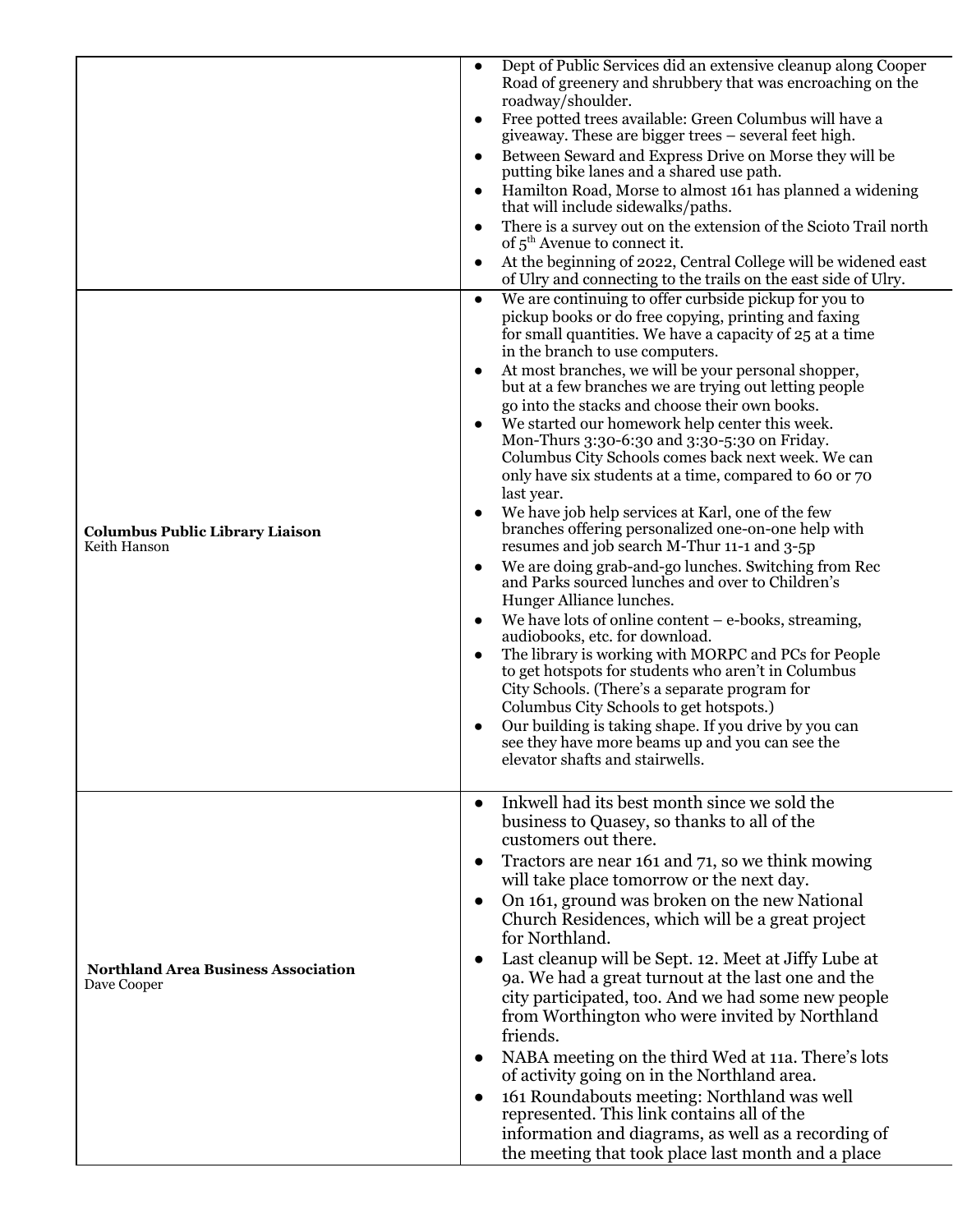|                                                                                          | you can put your input:<br>https://publicinput.com/H718                                                                                                                                                                                                                                                                                                                                                                                                                                                                                                                                                                                                                                                                                                                                                                                                                                                                                  |
|------------------------------------------------------------------------------------------|------------------------------------------------------------------------------------------------------------------------------------------------------------------------------------------------------------------------------------------------------------------------------------------------------------------------------------------------------------------------------------------------------------------------------------------------------------------------------------------------------------------------------------------------------------------------------------------------------------------------------------------------------------------------------------------------------------------------------------------------------------------------------------------------------------------------------------------------------------------------------------------------------------------------------------------|
| <b>City of Columbus Community Liaison</b><br>Alfred Akainyah aaakainyah@columbus.gov     | Thank you to all who were on the Facebook Live Town Hall<br>$\bullet$<br>yesterday.                                                                                                                                                                                                                                                                                                                                                                                                                                                                                                                                                                                                                                                                                                                                                                                                                                                      |
| Sandra R. López<br>Division of Community Engagement<br>srlopez@columbus.gov              | I sent out an invitation today for a Town Hall discussion<br>$\bullet$<br>about gun violence with Council President Hardin this<br>Thursday at 4p. It will be livestreamed on Facebook.<br>Also save the date for the North Side Council Community<br>$\bullet$<br>Meeting. It will be virtual. Sept. 17 at 5p is the one for the<br>north side. Link will be sent out soon, but save the date<br>now, please.                                                                                                                                                                                                                                                                                                                                                                                                                                                                                                                           |
|                                                                                          | <b>Selected Discussions</b>                                                                                                                                                                                                                                                                                                                                                                                                                                                                                                                                                                                                                                                                                                                                                                                                                                                                                                              |
|                                                                                          | Electric Aggregation will be on the ballot in November.<br>Using an energy source that is clean and renewable. Residents<br>can choose to opt out if they don't wish to participate. But we<br>do want 100% clean energy by 2022.<br>The city is looking to source the energy as close to Columbus as<br>$\bullet$<br>possible to impact our local economy and jobs in green<br>economy jobs. This also impacts the greenhouse effects for                                                                                                                                                                                                                                                                                                                                                                                                                                                                                               |
| <b>Round Table Discussion</b><br>Jenna Tipaldi, Climate Advisor for the City of Columbus | Columbus.<br>The city is also seeking to train people to be ready for these job<br>$\bullet$<br>opportunities.<br>Cleanenergy columbus.org has more information<br>$\bullet$<br>The default energy supplier will change on your electric bill<br>unless you opt out. Our goal is that you will pay the same<br>amount you pay now, but have a clean source for the electricity<br>rather than coal plants, which is what most people use.<br>This will also increase demand which should influence PUCO<br>to approve more green energy generation projects in Ohio.                                                                                                                                                                                                                                                                                                                                                                     |
| <b>Jason Jenkins</b><br>Jason Jenkins - jtjenkins@columbus.gov                           | Charter Amendment for the ballot in November. This will<br>establish a civilian review board for the police department to<br>provide more transparency and accountability.                                                                                                                                                                                                                                                                                                                                                                                                                                                                                                                                                                                                                                                                                                                                                               |
|                                                                                          | <b>NCC Officer Reports</b>                                                                                                                                                                                                                                                                                                                                                                                                                                                                                                                                                                                                                                                                                                                                                                                                                                                                                                               |
| <b>Treasurer</b><br><b>Felix Quachey</b>                                                 | The finance report covering the month of August was presented<br>by Alice Foeller, standing in for Felix who had to leave the<br>meeting early. Pat moved to accept the report, Roger Seconded,<br>none opposed.                                                                                                                                                                                                                                                                                                                                                                                                                                                                                                                                                                                                                                                                                                                         |
| <b>Secretary</b><br>Alice Foeller                                                        | No further corrections being noted, the minutes from August<br>$\bullet$<br>are entered into the record.                                                                                                                                                                                                                                                                                                                                                                                                                                                                                                                                                                                                                                                                                                                                                                                                                                 |
| <b>Vice President</b><br>Roger Davidson                                                  | Retreat at Warner Condominium Assoc is interested in joining!<br>$\bullet$                                                                                                                                                                                                                                                                                                                                                                                                                                                                                                                                                                                                                                                                                                                                                                                                                                                               |
| President<br>Alicia Ward                                                                 | Elevate Northland – We are about two years in and we are<br>$\bullet$<br>looking for a real home, a building to make ours. If anyone<br>knows of one that is along the bus routes (161, Morse, Karl and<br>Cleveland) let us know.<br>Join our community meeting Wed the 9 <sup>th</sup> at noon.<br>$\bullet$<br>Our online marketplace is still going. We had a big push last<br>$\bullet$<br>month and we got a lot more orders than previously. We'd still<br>get more vendors who would like to sell things there. Please<br>promote this in your newsletters, also. Here is a PDF of our<br>flyer for potential vendors who want to sell something.<br>We are doing census events. We had an event with the Y where<br>$\bullet$<br>we are giving out food and have people fill out the census. The<br>census is very important this year and that everyone in your<br>neighborhoods are being counted because it directly impacts |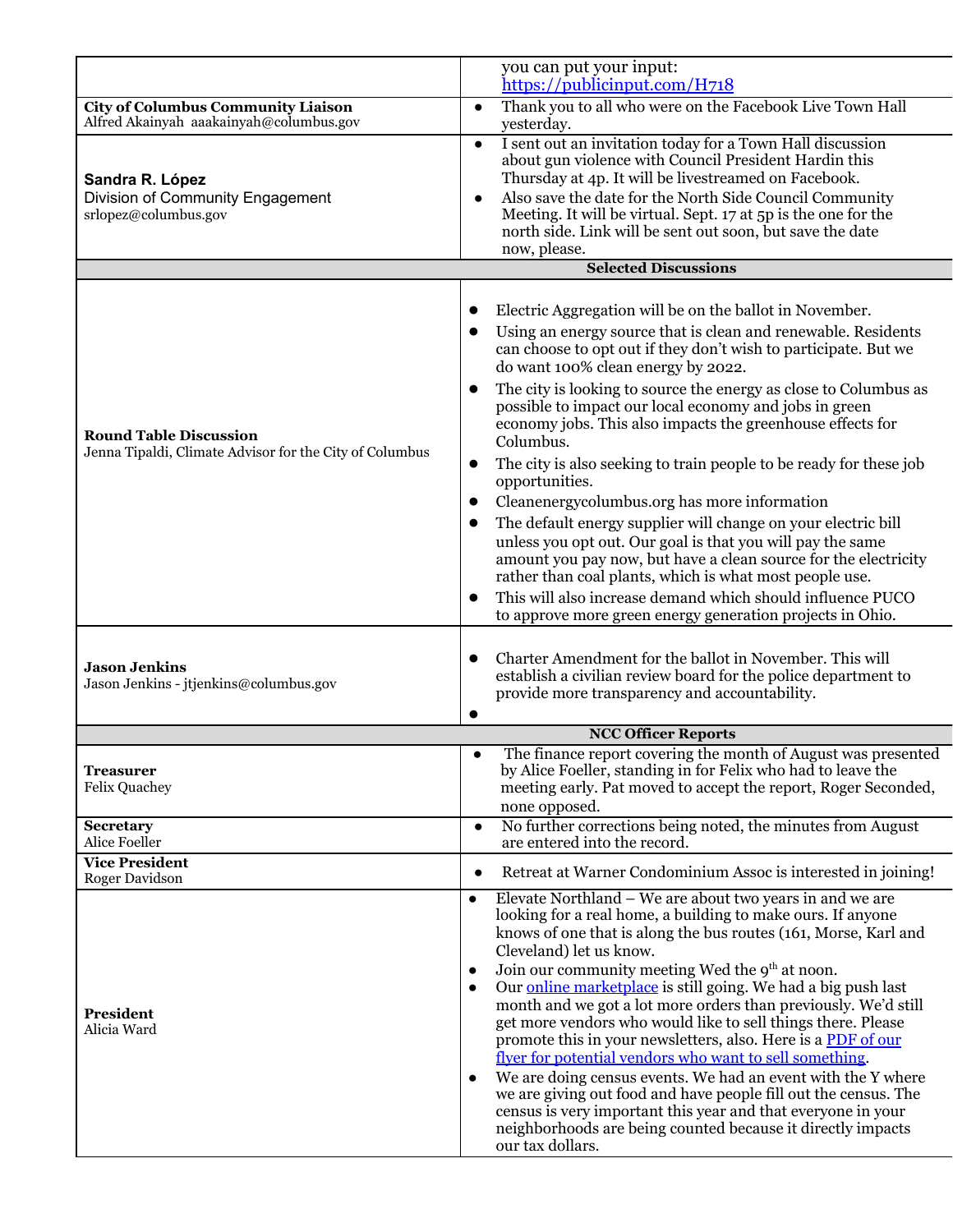|                                                                             | Please fill out the survey from Elevate Northland that should be<br>coming to you right now                                                                                                                                                                                                                                                                                                                                                                                                                                                                                                                                                                                                                                                                                                                                                                                                                                                                                                                                                                                                                                                                                                                                                                                                                                                                                                                                                                                                                           |
|-----------------------------------------------------------------------------|-----------------------------------------------------------------------------------------------------------------------------------------------------------------------------------------------------------------------------------------------------------------------------------------------------------------------------------------------------------------------------------------------------------------------------------------------------------------------------------------------------------------------------------------------------------------------------------------------------------------------------------------------------------------------------------------------------------------------------------------------------------------------------------------------------------------------------------------------------------------------------------------------------------------------------------------------------------------------------------------------------------------------------------------------------------------------------------------------------------------------------------------------------------------------------------------------------------------------------------------------------------------------------------------------------------------------------------------------------------------------------------------------------------------------------------------------------------------------------------------------------------------------|
|                                                                             | <b>NCC Committee Reports</b>                                                                                                                                                                                                                                                                                                                                                                                                                                                                                                                                                                                                                                                                                                                                                                                                                                                                                                                                                                                                                                                                                                                                                                                                                                                                                                                                                                                                                                                                                          |
| <b>Independence Day Parade Committee</b><br>Web site is northlandparade.org | No report<br>$\bullet$                                                                                                                                                                                                                                                                                                                                                                                                                                                                                                                                                                                                                                                                                                                                                                                                                                                                                                                                                                                                                                                                                                                                                                                                                                                                                                                                                                                                                                                                                                |
| <b>Development Committee</b><br>Dave Paul, Chair                            | Both cases ended up being tabled. One was planned that way,<br>$\bullet$<br>and the other ended up that way.<br>Case #1 we had heard previously about a residential property<br>would like to develop with two twin singles. They were coming<br>back but didn't see any change in the application after we had<br>expressed a lot of concern. The attorney was new and his request<br>was to table it so he could take into account the committee's<br>concerns.<br>Case #2 was for the Turkey Hill at 6465 N. Hamilton Rd. There<br>$\bullet$<br>was a lengthy discussion about drive thru lane that would have<br>eliminated an escape lane. We were concerned and they<br>requested to table it.<br>Case $\#$ 3 was for the currently closed Walgreens on 161 in the<br>Salem Community. The proposal is to construct a Sheetz fuel<br>station, convenience store and restaurant. There are several<br>coming into the Columbus market. We have some concerns with<br>traffic management, but we gave them some comfort that we are<br>looking forward to hearing their application.<br>Our Sept meeting on the 30 <sup>th</sup> will be a busy one. These are public<br>$\bullet$<br>meetings and folks are welcome to observe. Each member of<br>NCC has a seat on this committee, but not all take advantage of<br>it.<br>Ken: We have a lot of experience with Sheetz and that's where<br>we always used to stop in Pennsylvania. They are clean, they are<br>run pretty well and they have pretty good food. |
| <b>Graphics and Code Task Force</b><br>Bill Logan, Coordinator              |                                                                                                                                                                                                                                                                                                                                                                                                                                                                                                                                                                                                                                                                                                                                                                                                                                                                                                                                                                                                                                                                                                                                                                                                                                                                                                                                                                                                                                                                                                                       |
|                                                                             | <b>Additional Discussions</b>                                                                                                                                                                                                                                                                                                                                                                                                                                                                                                                                                                                                                                                                                                                                                                                                                                                                                                                                                                                                                                                                                                                                                                                                                                                                                                                                                                                                                                                                                         |
| <b>Other Old Business</b>                                                   | n/a<br>$\bullet$                                                                                                                                                                                                                                                                                                                                                                                                                                                                                                                                                                                                                                                                                                                                                                                                                                                                                                                                                                                                                                                                                                                                                                                                                                                                                                                                                                                                                                                                                                      |
|                                                                             | Ray Leard of The Compost Exchange. We specialize in<br>$\bullet$<br>collecting food scraps from residents. We have drop off<br>locations, but we also have curbside pickup, mostly on the<br>west side of 71. We recently launched several pilot programs to<br>do curbside pickups of compost scraps.<br>Last year 00,000 tons of food scraps went to the landfill Vou                                                                                                                                                                                                                                                                                                                                                                                                                                                                                                                                                                                                                                                                                                                                                                                                                                                                                                                                                                                                                                                                                                                                               |

|                           | locations, but we also have curbside pickup, mostly on the<br>west side of 71. We recently launched several pilot programs to                                                                                                                                                                                                                                                                                                                                                                                                                    |
|---------------------------|--------------------------------------------------------------------------------------------------------------------------------------------------------------------------------------------------------------------------------------------------------------------------------------------------------------------------------------------------------------------------------------------------------------------------------------------------------------------------------------------------------------------------------------------------|
|                           | do curbside pickups of compost scraps.<br>Last year 90,000 tons of food scraps went to the landfill. You<br>all have a large area of 25 square miles, so I thought I'd see if<br>there is interest from any of the civic associations. We pay for<br>it and supply the equipment. Most likely in the spring, but<br>possibly still this fall.<br>Three years ago in Bexley we went from 250 volunteers and a<br>year later the city voted to go citywide. It's not a real difficult<br>process. People think it will be troublesome or smelly or |
| <b>Other New Business</b> | whatever and really it's not.<br>Includes 5-gal bucket, liner, critter-proof lid. We pass them<br>out. You put the bucket out every week. We want people who<br>eat most of their meals at home because we want people who<br>generate an amount of food waste that makes it worthwhile.<br>When the pilot ends, that neighborhood would qualify for our<br>city-wide rates to continue the service. Can be as low as<br>\$6.50/month.                                                                                                           |
|                           | People ask do we get some finished compost back? The answer<br>is yes. Every time they do a 6-month renewal, they get a<br>2-gallon allotment of finished compost.<br>TheCompostExchange.com 740-249-5427<br>compostit@thecompostexchange.com                                                                                                                                                                                                                                                                                                    |